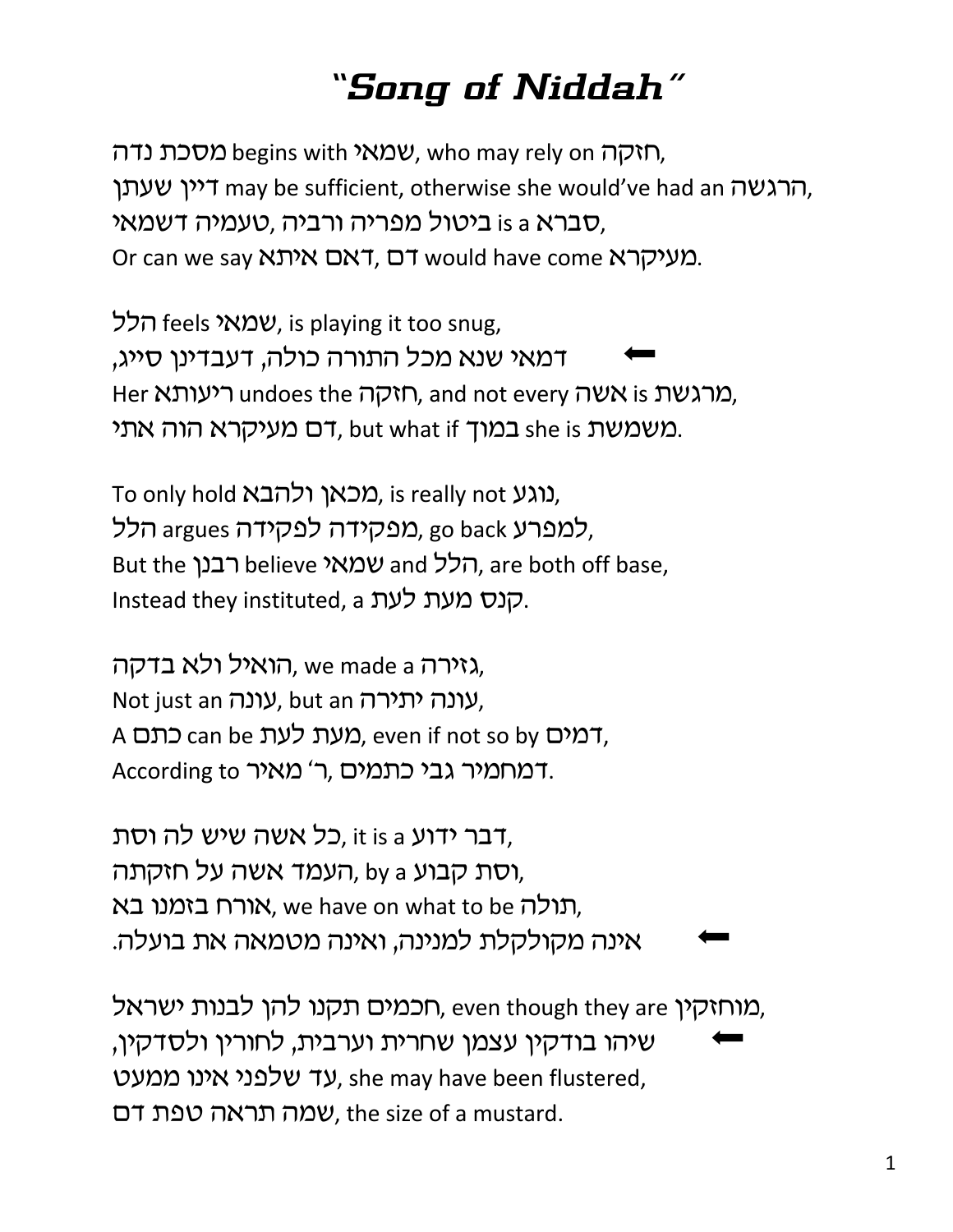For these הרבע נשים, we assume they are inactive, Only דיין שעתן, no concern for retroactive, A *הכרה* who is old, with everyone knowing, מעוברת and בתולת דמים. as long as she's showing.

A כורא is the final one, with a כברא that may sound strange, רם נעכר ונעשה חלב, is it really an exchange, דמיה מסולקין וו, is she still היה מנקתו חמש שנים, Or אבריה מתפרקין because ,אין נפשה חוזרת עליה.

תורה לקדמותה when do we say ,תארה לקדמותה, Do we say לימי מניקותה, ימי עיבורה עולין לה, Some women are לולדת לשבעה, most are יולדת, כשם שהשאור יפה לעיסה, כך דמים יפין לאשה.

כאי ימים, if during ימי איבה, she is in labor, לידה T without interruption, followed by a קלידה, She is יולדת בזוב, if is לשלישי הפילה רוח, No מעין פתוח from a וסת בתוך ימי נדתה.

התורה טמאתו do we say יולדת by a התורה טמא Or is it from תעין אחד, only later התורה טהרתו, ימי טוהר may need a stoppage, a הפסק of course, If שני מעינות הם hf שני שני each from a different source.

Is it two times or three, it is not a דבר ידוע, How many cycles are needed, for a רסת קבוע, בתרי זימני הוי חזקה, or do we need באמים,  $\lambda$ , אם היתה במחבא, חרדה מסלקת הדמים.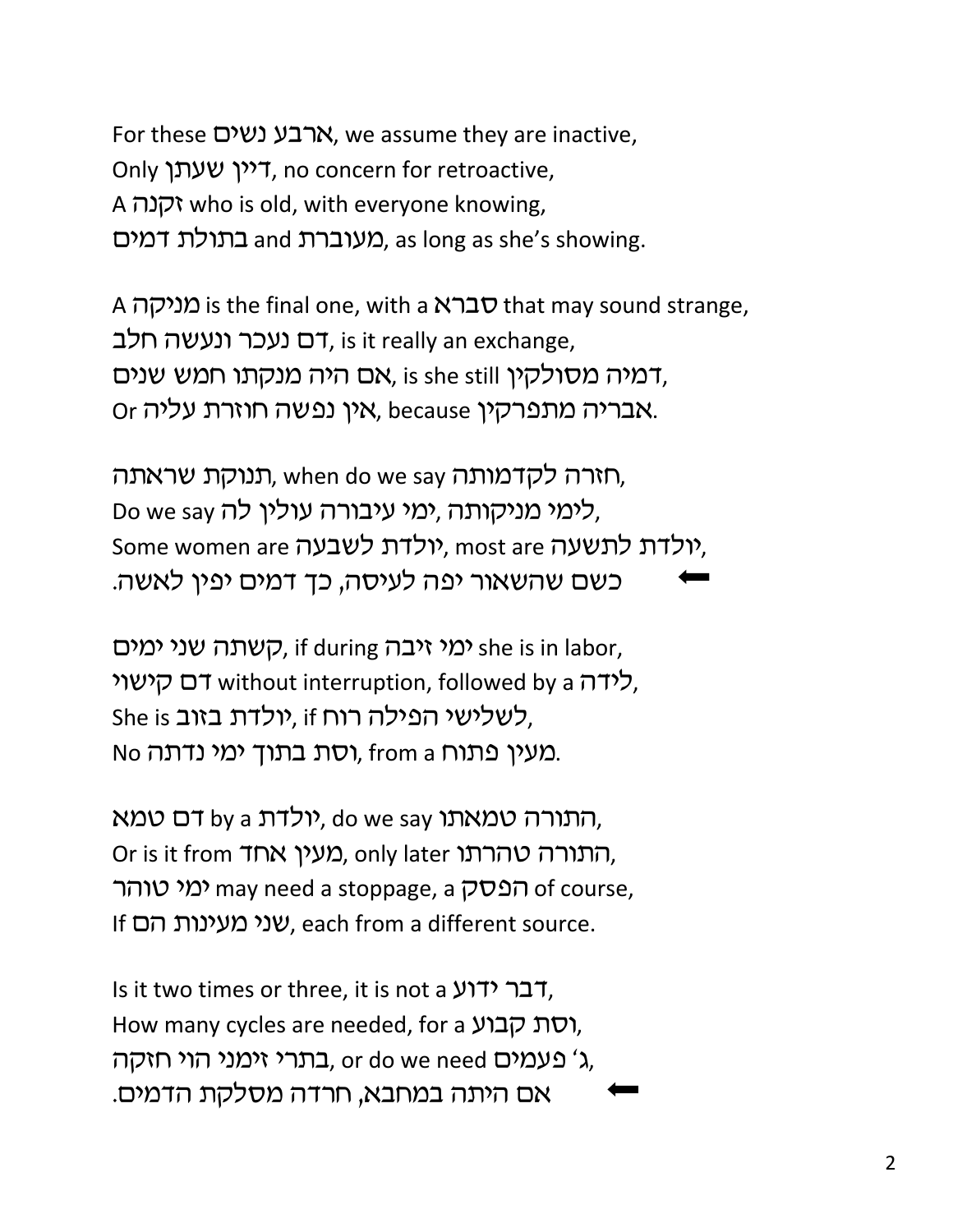בתולה דמיה טהורים, נותנין לה ארבע לילות, אשה שאין לה וסת, אין לה כתובה ולא פירות, קפצה וראתה קפצה וראתה, קבעה לה וסתה, No בלידה יבשתא by a ,יולדת ה אס דם No

משהביאו שתי שערות or בנות ישראל משהגיעו לפרקו, Require שחרית, a ערבית and אחרית, a An אינה עסוקה. is not any כודק, is not any בדיקה לבעלה no ,שמא לבו נוקפו ופורש.

בדיקה two times a ,דרך בנות ישראל צריכה ב׳ עדים, What is אחר אחר, אותיום, אותניום, הגיע שעת וסתה ולא בדקה, we are הגיע את ה She is וסתות דאורייתא. but only if מטמאה טהרות.

Is it D<sup>T</sup> from the עלייה, as it does not have a closed-door, Or is the DT from the  $\overline{1}$ Th, that leads to the  $\overline{1}$ Is it on the גג or the קרקע sit on the הרקע sit on the המקור When do we say *NNO* or ספק, תולין. When do we say N

חמשה דמים טמאים באשה, it's not just one and done, We learn that there is רם טהור, from "בין דם לדם". Whether it was כמין אדמה, or כמזוג or כלון אדמה Remember that שחור. אלא שלקה, אדום

Was it לח"ל like ink, or was it weaker, was it ולחה Was it יבש or deeper, עמוק מכן טמאה. Not just אדום אדום). from the word "דמיה" is the לימוד לאור הנר, לאור החמה, דם מכה or דם חימוד.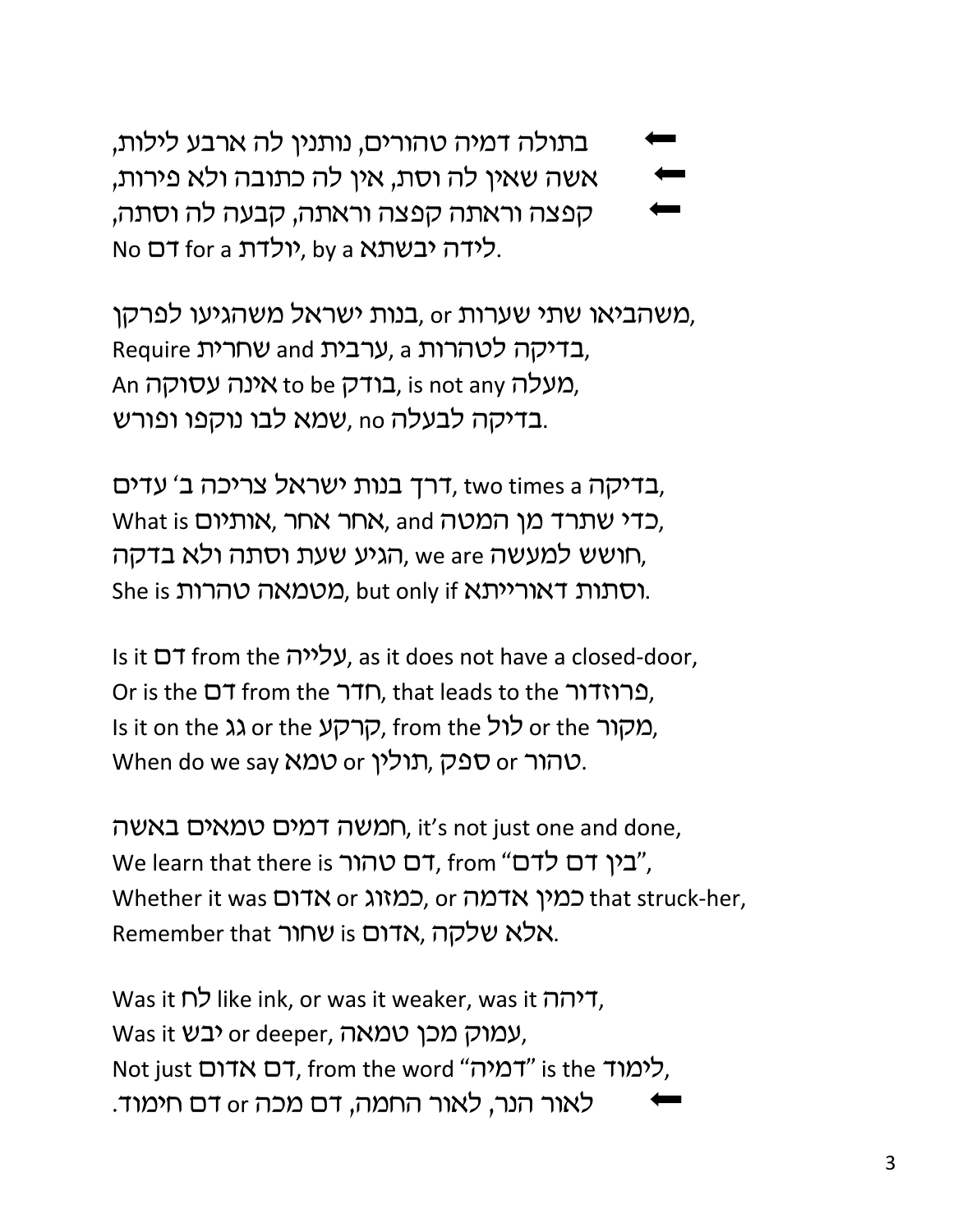המפלת חתיכה, כמין שערה, המפלת כמין דגים, המפלת כמין קליפה, כמין עפר, המפלת כמין חגבים, מין בהמה חיה ועוף, כמין יבחושין אדומים, יד ורגל חתוכה, שפיר מלא גנונים.

Was it a נפל or just רוח, was it something viable, והיא אינו יודעת מה הפילה, what if it was not identifiable, שפיר מלא בשר, שאינו מרוקם, שפיר מלא מים, דמות לילית, דמות נחש, אשה אין לה שולים.

Do we say ולד, or שמא נימוק, המפלת שתי גבים, שתי שדרות, המפלת יד, בבשרה" וווא ,הרואה דם בשפופרת save her, המפלת טומטום ואנדרוגנוס, תשב לזכר ולנקבה.

Thirty three rvuy hnh, for the birth of a *buchur*, אשה כי תזריע, וילדה זכר, וטמאה שבעים, but then she has a waiver, נקבה 6 of a ימי טוהר the ששים יום וששת ימים.

How can we leave out the *VIV*, the woman that is forgetful, Trying to set her back on track, a situation that is regretful, Can it really be ninety five, the number of times she is  $\mu$ טובלת, Was it a יולדת. that for whom she was a יולדת.

How many times, will she go to the תקורה. Depends if you hold, טבילה בזמנה מצוה, יולדת זכר, אשה שמזרעת תחלה, Does בעי טבילה, טבולת יום ארוך.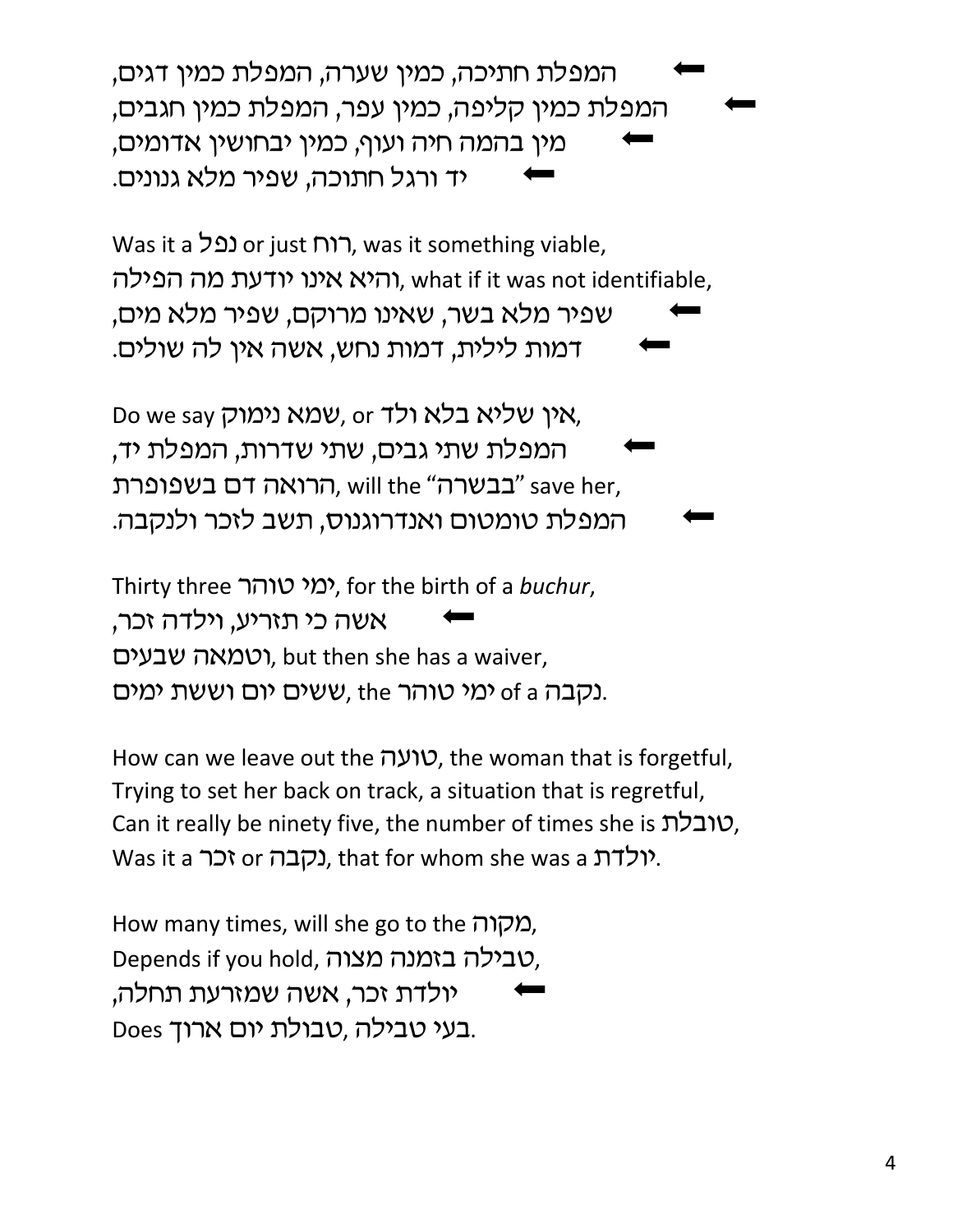עבעת נקיים or in תחילת נדה she a שבעת. or in her Is she a ימי יום, a הבה גדולה, on in her יבה, Was it a טבילות לידה or כית הלל, טומאת לידה or הא קנין ופתחי נדה, הן הן גופי הלכות.

מעמידה לפני הקב"ה, מלאך הממונה על ההריון, עשיר או עני ,גבור או חלש, x גאון or a משם, ואינו יוצא משם, until they are given a רשה and a חרשה משביעין אותו תהי צדיק, ואל תהי רשע.

למה הולד דומה במעי אמו, as he is getting ready for the doula, ומלמדין אותו כל התורה כולה, מלאך Learning together with a המפלת חתיכה, do we look for D7 in the center, A שפיר or a שליא or a שפיר. an embryo or placenta.

בנות כותים מטמאים משכב תחתון כעליון, ואין שורפין עליהם, בנות צדוקין הרי הן ככותיות, בזמן שנהגו ללכת בדרכי אבותיהן, דם טהרה של מצורעת, דם עבודת כוכבים, Are they גזרו עליהן שיהיו כזבין, מטמא לח ויבש.

All types of *געט, starting with טומאת מגע* טומאת אהל, אבן מסמא, טומאת משא, טומאה ,משכב תחתון כעליון below as above, שיהא תחתונו של בועל נדה, כעליונו של זב.

טומאת היסט, טומאת מדרס, טומאת קבוע, טומאת בית הסתרים, טומאת בלוע, רבר שאין לו דעת לישאל, the status of ,טומאתן, כל הטמאות that are found, כשעת מציאתן.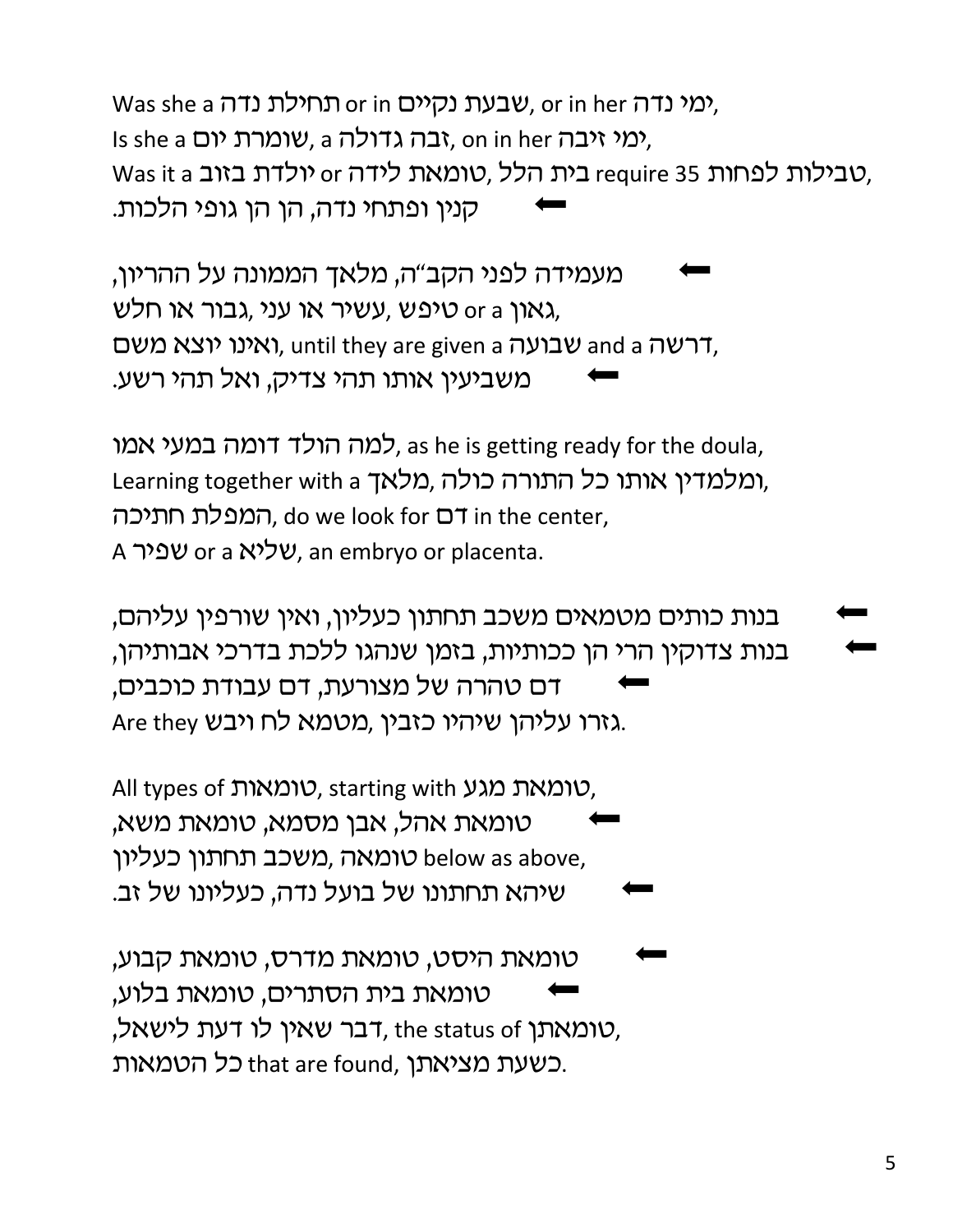דמעת עינו, מי האף, כיחו, וזובו, מימי רגליו, חלב האשה, ניעו, ורוקו, דם מגפתו (דה מגפתו יעה? and pus, and all the secretions.

המקשה נדה, the woman that is in labor, , טומאת לידה giving her only ,קושי סותר זיבה, , מיקל בדם הקושי are we ,המקשה בתוך שמונים Do we compare it to שפתה, where we are ישמיר בדם השופי

שפתה מעת לעת, אין קושי לנפלים, יולדת לשבעה, יולדת למקוטעין, Do we say לפתיחת הקבר בלא דם, אפשר, "equals 271. ויתן ה' לה הריון

הרואה יום י"א, with all the implications, יום מ' לזכר, and all the calculations, סועות, without much a כרירה. These are our (שים), who were given בינה יתירה.

תנוקת בת יום אחד, מטמאה בנדה, בת עשרה ימים, מטמאה בזיבה, תינוק בן יומו, can become N2V from day one, He is fit for תרומה, and inherits like a son.

בת שלש שנים ויום אחד, but not any sooner, תרומה ed from וחייבין עליה משום אשת איש, and can be רערומה), דרים אחד is effective, with all the גדרים אחד. A girl between eleven and twelve, can make effective D'11.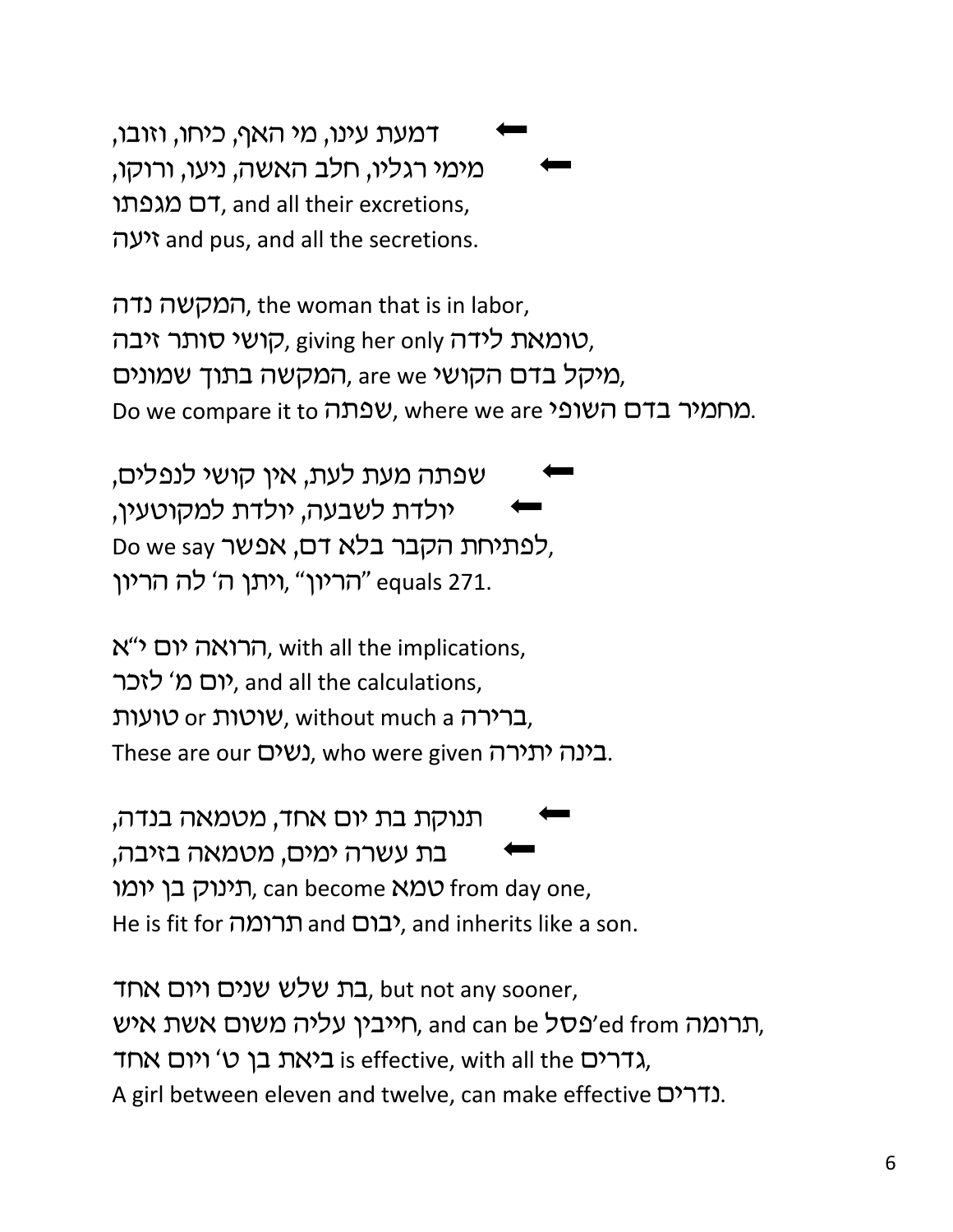קטנה מעוברת ומניקה, ג' נשים משמשות במוך, תוך אחר זמן, לאחר אנן, what is the status of ת Are these שומא משרו הסמנים, or a וועש or a hese hese hese h שנים to determine the סמני עליון. שמני תחתון.

A אביה זכאי במציאתה, נערה and קטנה, The father is entitled to הפרה, and מעשה ידיה, No סמנים, at twenty make an אילונית, or a אילונית in any case, All the ages above, are measured במעת לעת.

If you can judge you can say תראדין, but it may sound ואדין, יש שכשר להעיד, ואינו כשר לדון, נוגע are always מעשרות ,כל שחייב בפאה. ויש שחייב במעשרות, ואינו חייב בפאה.

כל שיש לו קשקשת, יש לו סנפיר, Others have fins, but their scales won't appear, 'כל שיש לו קרנים, יש לו טלפים, יש שיש לו טלפים, ואין לו קרנים.

'כל הכתמים הבאין, מרקם טהורין, ר' יהודה מטמא, מפני שהם גרים וטועין, הרואה כתם על בשרה, כותים אינן נאמנין, כל דבר שאינו מקבל טומאה, אינו מקבל כתמים.

A גבה ה, שומרת יום, a full blown גבה, כי יזוב זוב דמה, קרבן a שבעת נקיים, A בעמים, a ג' a cעמים, a ג' eעמים, Need 't and a כימים are ראיות, and his ה'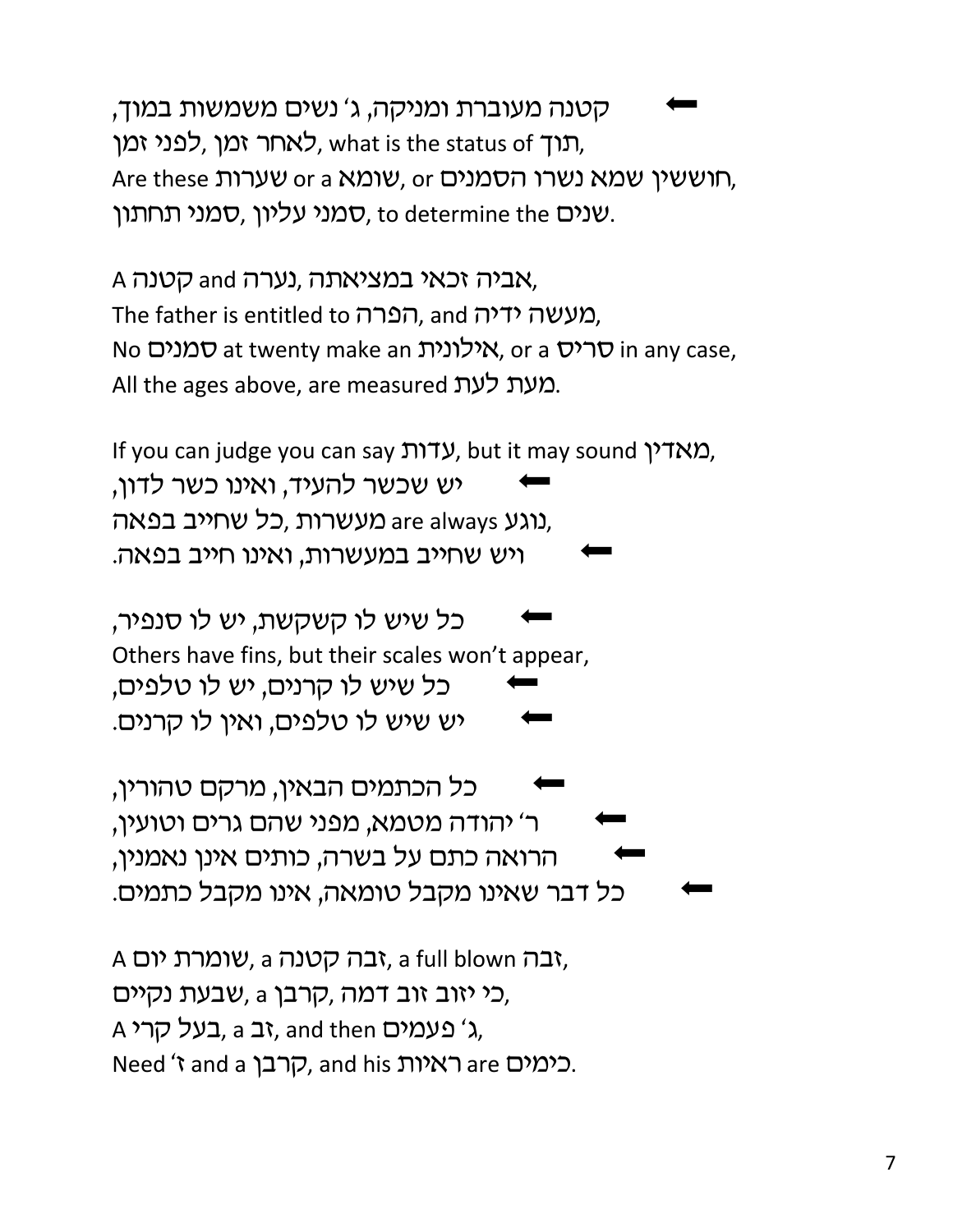Does שופעת mean like a river, and anything less is פוסקת How many מרלפת is כאיות does she become a מוחזקת. Is אופן in any sort of מקור מקומו טמא, Are there יוצא דופן. by cesarean, a ויני יולדת

בנים כבחוץ ,טמא is נדה teaches that a "בבשרה". זב ובעל קרי אינו מטמא, עד שתצא טומאתן לחוץ, טיפין or יכתם ארוך, be פרנס with all our יכולת, שיעור גריס ועוד. bigger than the size of a שיעור.

We can attribute a רכים, in numerous רכים שוק של טבחים or בבנה או בבעלה. מאכולת or באכולת or באכולת וit can almost make you chuckle. שלא אמרו חכמים הדבר להחמיר, אלא להקל.

נכרית to a השאילה חלוקה, we can be תולה, Up to a ועוד but not ועוד), she is טהורה, מעבירין על הכתם, שבעה סמנין, שלש פעמים, in order כסדרן.

אבריה כבידים, וסתות דגופא, when she has a fever or yawn, וסת לדילוג, וסתות דיומי. or always sees בח at dawn, והזרתם את בני ישראל מטומאתם, from the time of the וסת) and on, אזהרה לבנות ישראל, שיפרשו סמוך לוסתן.

תינוקת שלא הגיע זמנה, לראות וניסת, ארבע לילות give בית שמאי, for the first-time missus, בית הלל אומרים עד שתחיה המכה, אין לה קצבה, ראתה בבית אביה, נותנין לה בעילת מצוה.